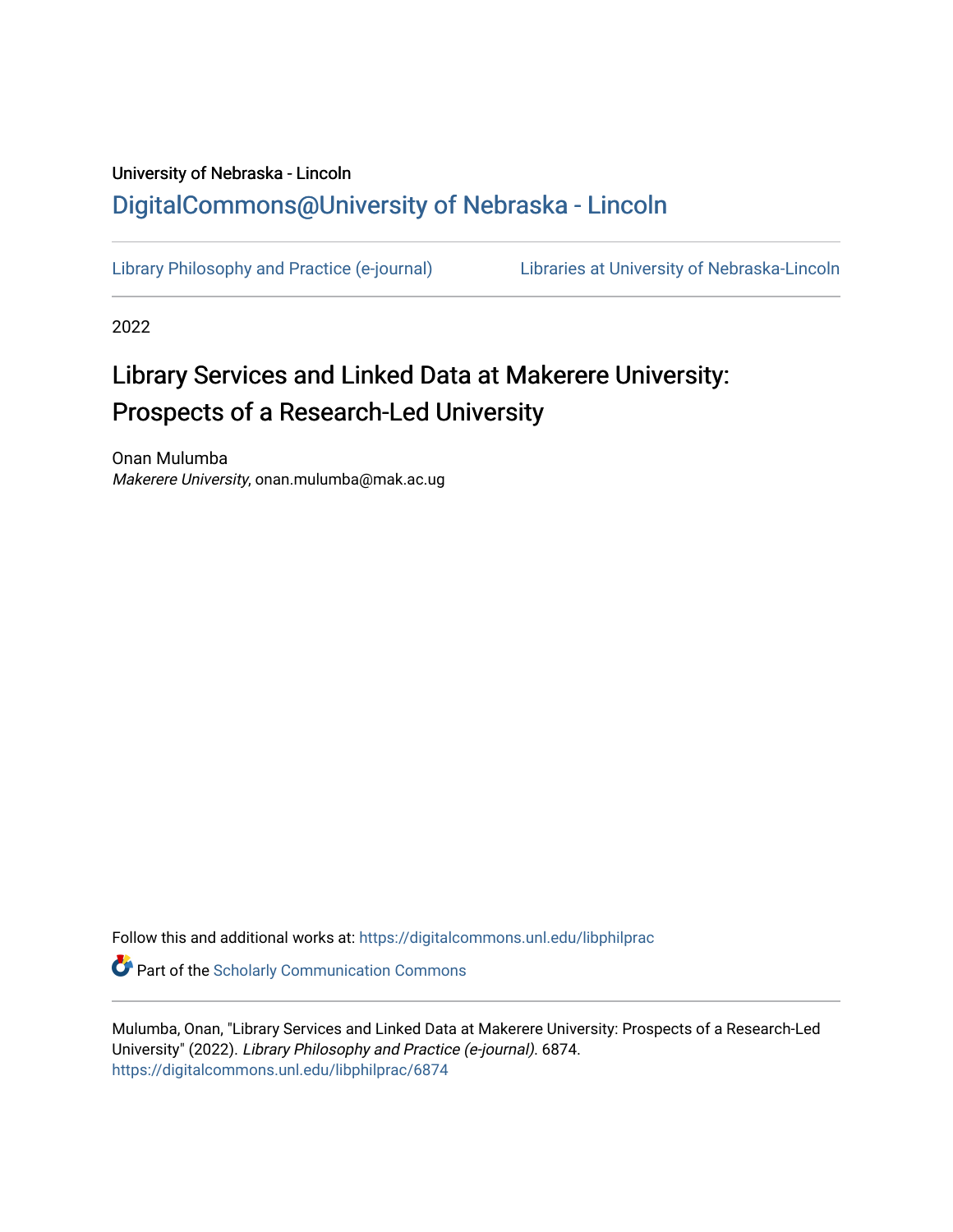## **Library Services and Linked Data at Makerere University: Prospects of a Research-Led University**

#### **Onan Mulumba**

#### **Makerere University, Kampala – Uganda**

onan[.mulumba@mak.ac.ug](mailto:mulumba@mak.ac.ug)

#### **Abstract**

Makerere University is the oldest and most prestigious university in East Africa. As one of the best universities on the African content, Makerere is aligned to three main activities; Teaching, Research, and Community Outreach, and these are inclined to 5 core values; allegiance to the institution, integrity, customer responsiveness, professionalism, and openness to diversity. Makerere University has a library system, hosting both electronic and print resources. The digitization of print resources has created a system, through which delicate material is conserved. The files and their metadata, using Dublin Core, are stored in the institutional repository and in the integrated library system (Virtua). The library system further generates library usage data which can be used in making acquisitions decisions. For most research output files, the data is available and would be archived alongside the digital files. Other than the National Biodiversity Data Bank which is transitioning to online, the rest of the data remains stored on authors' personal computers and other storage tools. With support from the government and other development partners, Makerere university strives for a shift from a more academic-driven to a research-led university. This calls for more support from the university administration and other key units, to provide access points to linked data. This paper aimed at establishing the status of linked data at Makerere university, challenges encountered in data management, and prospect strategies. The researcher used an exploratory research methodology to generate key findings, from existing literature and personal experiences from experts. The findings reveal that Makerere university researchers archive their data in external repositories and that, while the Makerere Institutional Repository has the potential to host linked data, this service has not been exploited basically due to lack of skilled labor force, awareness, financial resources, and policy. However, this service, when incorporated in the institutional research agenda, can be implemented and also enhance data linking in the NBDB. It is anticipated that the results from this study will guide Makerere and other institutions in Uganda to embrace the value of linked data and therefore ignite its implementation.

**Keywords:** Linked Data, Research data management, Open repositories, Open Data,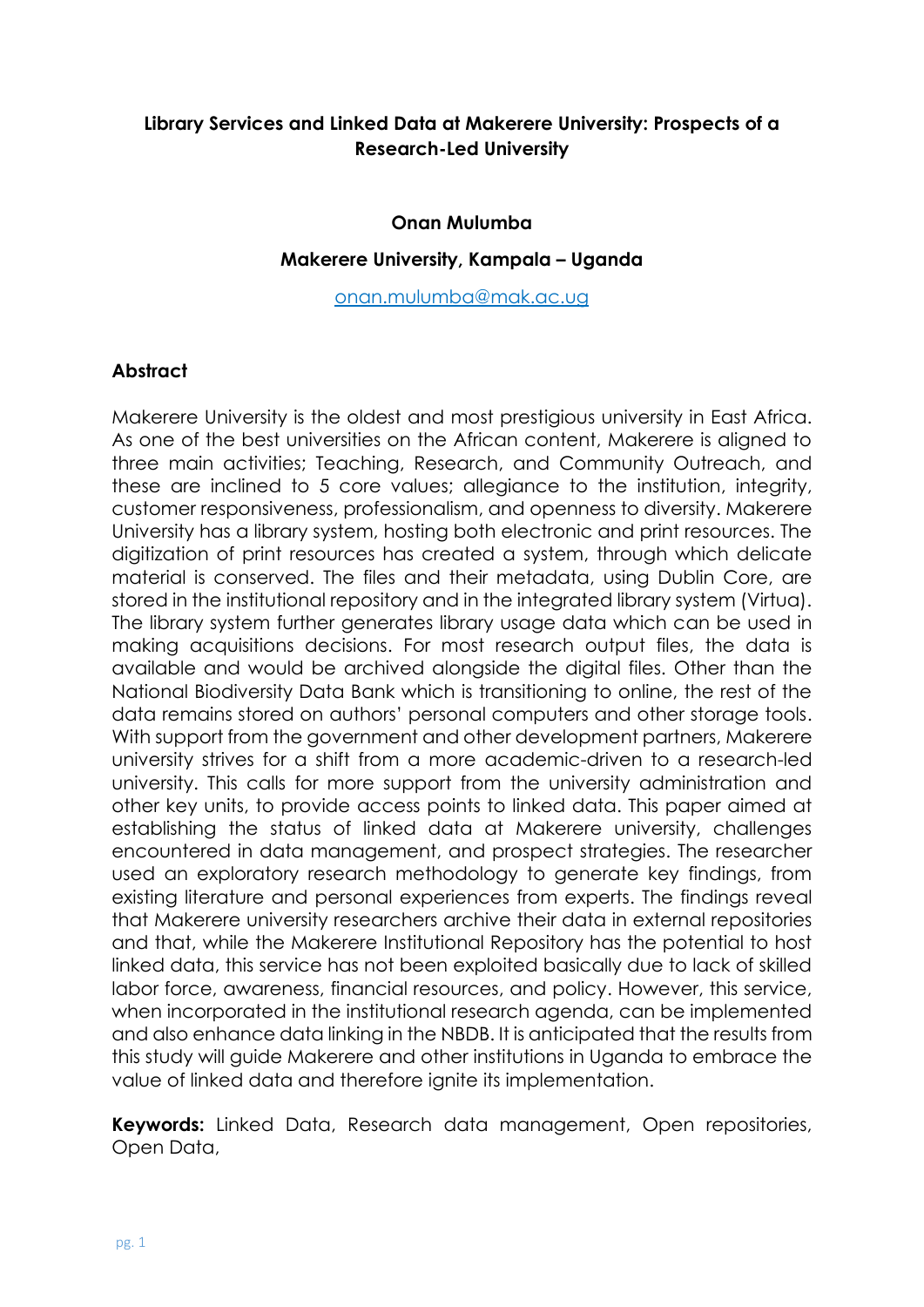#### **Introduction**

Makerere University was established in 1922 and is currently one of the most prestigious universities in Africa (Makerere University, 2020a). Makerere University is the oldest university in East Africa and manifests as one of the best universities on African content. Makerere is aligned to three main activities; Teaching, Research, and Community Outreach, and these are inclined to 5 core values; allegiance to the institution, integrity, customer responsiveness, professionalism, and openness to diversity (*Makerere University Annual report 2017*, 2017). Constructed in 1959 is the main library which is part of the university library system and located on the main campus. Besides many other sections, the university library comprises the Information and Communication Technologies (ICTs) section, the digitization section, the technical services section, and the reference and circulation section, which are directly in charge of making resources accessible. However, the collection that Makerere university library boost includes monographs and electronic journals, and has nothing to do with data files, whether in electronic or print, linked or unlinked (Makerere University Library, 2019). While the currently developed strategic plan for Makerere University is aimed at transforming the University into a "research-led" institution with a multi-faceted research agenda and enhanced engagement with the industry and business sector, it is silent on how the research data will be managed and/or linked (Makerere University, 2020c). Additionally, among the policy framework for the university, the data security policy only focuses on the security of administrative data and not research data.

A recent study by Mulumba et al. (2017) highlights the lack of linked data at Makerere university, mainly stemming from lack of awareness and skilled manpower, and also due to internal structures like lack of a data management policy at the institution. However, Mushi et al. (2020) connote, in their study about the identification and implementation of RDM services at the university of Dodoma library, that the inexistence of RDM policy shouldn't be an excuse for not implementing RDM skills and services. In a study about the role, academic libraries can play in developing Research Data Management Services at Makerere University Ssebulime (2017) established that "the extent to which research data are being managed across the entire institution is not yet fully aligned with the international RDM standard practices which aim at addressing the reproducibility crisis". Furthermore, it was observed that researchers at Makerere University generate large volumes of data which they manage, control, and store using removable devices, a risky practice.

#### **National Biodiversity Data Bank (NBDB)**

Established in 1990, the [National Biodiversity Data Bank](http://nbdb.mak.ac.ug/) (NBDB) aimed at providing immediate reaction to the information needed by conservationists to have prompt access to information and data regarding the nation's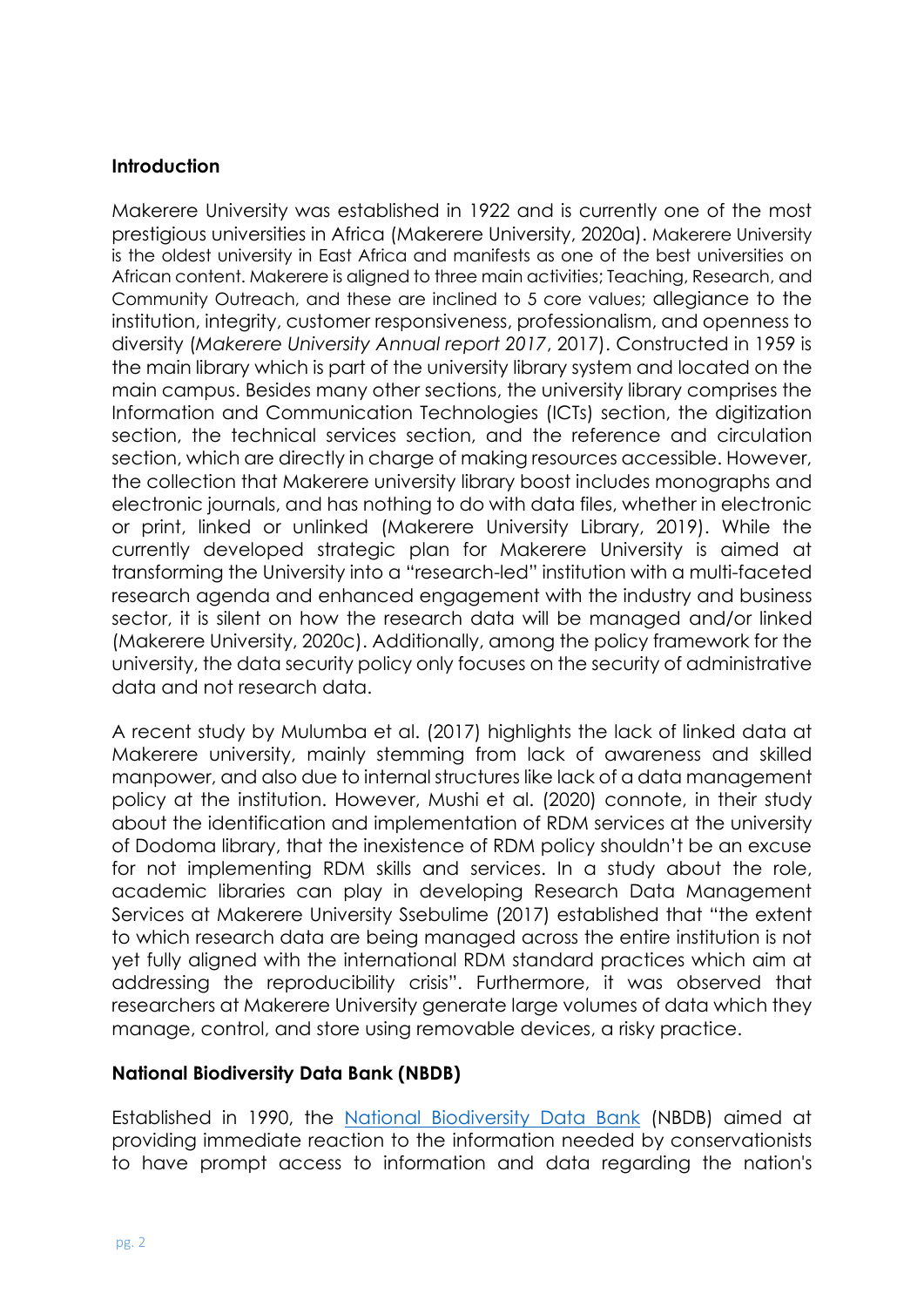biodiversity, and to illuminate dynamic procedures in Uganda and globally, that would influence biodiversity and the general environment (Wildlife Conversation Society, 2018). With its initial funding from USAID, it was agreed to be hosted at Makerere University. With support from the Wildlife Conservation Society (WCS) and USAID, Makerere University, on 5<sup>th</sup> September 2019, launched a web application to enhance biodiversity research in Uganda (Wamai, 2019). It is reported that presently, the NBDB contains about 8,000 species entries, 140,000 georeferenced species locality records, a gazetteer file with about 7,000 entries that are places of biological recording, data on protected areas, data on administrative units, data on recorders/observers that have contributed data or whose data have been computerized, and citations (Wildlife Conversation Society, 2018). The web application is still in its infant stage and sometimes not able to retrieve desired results from the search query. Furthermore, there are no strategies highlighted to make the data linked, thus keeping it geographically localized.

## **Linked data**

With the use of RDF, several institutions and organizations are using the semantic web to make data accessible (Sharma et al., 2018). It is further noted that due to the scale and complexity of data Librarians should pay more attention to the global trends and thus prioritize the integration of library data to the web. This would enable access and reusability of data by other professionals.

From a technical perspective, Bizer et al. (2009) define Linked Data as "data published on the Web in such a way that it is machine-readable, its meaning is explicitly defined, it is linked to other external data sets, and can, in turn, be linked to from external data sets". On the other hand, linked data is perceived as a "well-established standard for publishing and managing structured information on the Web, gathering and bridging together knowledge from different scientific and commercial domains" (Po et al., 2020).

#### **Linked data life cycle**

Rodríguez (2012) elicits a cyclic four staged Linked data cycle including stages such as produce, publish, consume, and feedback/update. These four stages, however, can each undergo a validation process. Another study presents six stages starting from data awareness through use cases (Hausenblas, 2011). However, a more recent study to deconstruct the data life-cycle in digital humanitarianism brings forth a more robust data life cycle unraveling categories of organizations and people (Roth & Luczak-roesch, 2020). While this cycle exhibits the four main stages; data acquisition, processing, storage, and use. However, it combines two types of life cycles; a cycle that presents data sets from a particular knowledge domain, and a life cycle that presents data from different knowledge domains, in the context of "big data". Therefore, the participation of the actors tends to vary at each stage in the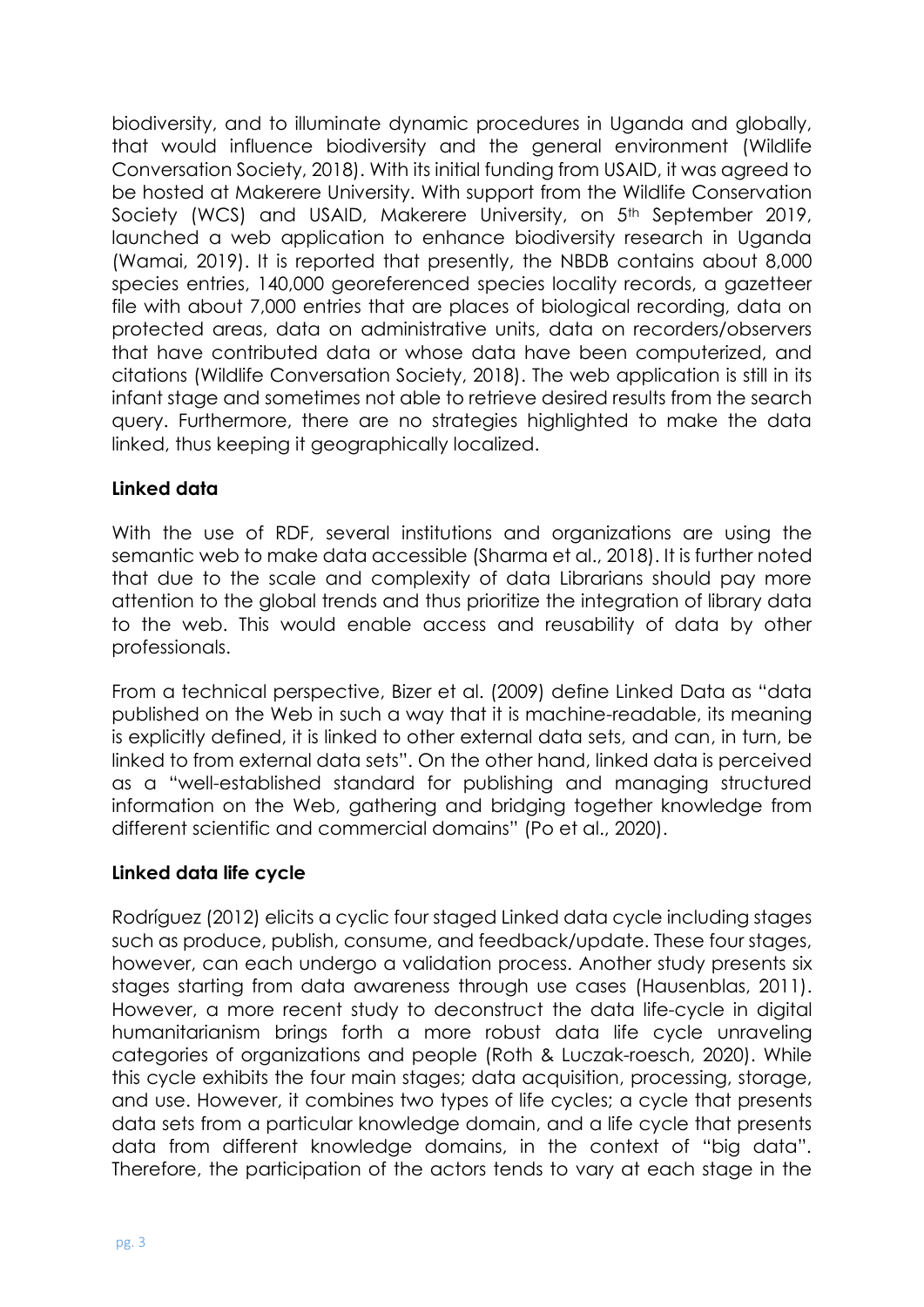two categories of the data life cycle. On the other hand, Ngomo et al. (2014) assert that "all datasets published as Linked Data share a uniform data model" and what differentiates them is the mode of presentation. In their study, they present a link that life cycle with 8 cyclic stages from Manual revision and authoring to storage and querying, as shown in figure 1.



Fig 1. The Linked Data Life-Cycle (Ngomo et al., 2014)

This linked data life-cycle is comprehensive and applicable in the situation of Makerere University. If all resources are in place, Authoring/ manual revision would provide for generation of data, Interlinking/fusion would create a connection for the data, Classification/ enrichment would allow for processing, the Quality analysis would provide for technical review, Evolution/ repair would create room for adjustment, Searching/ browsing/ exploration would give room for accessibility, Extraction would allow for data recall, and Storage/ querying would provide for use and reuse, or feedback that would require the author to review and make adjustments. In the case of the latter, the cycle continues.

## **Research statement**

Makerere University ranks 5th best in Africa, according to the Times Higher Education (THE) 2020 rankings released in September 2019 (Lumu, 2019). Furthermore, a lot of research is undertaken at Makerere University and data is collected. This is supported by the government monetary investment in form of the Research and Innovations Fund (RIF) equivalent to 30 billion Uganda shillings annually, in addition to external sources of funds through donations, grants, scholarships, and partnerships. Consequently, the research data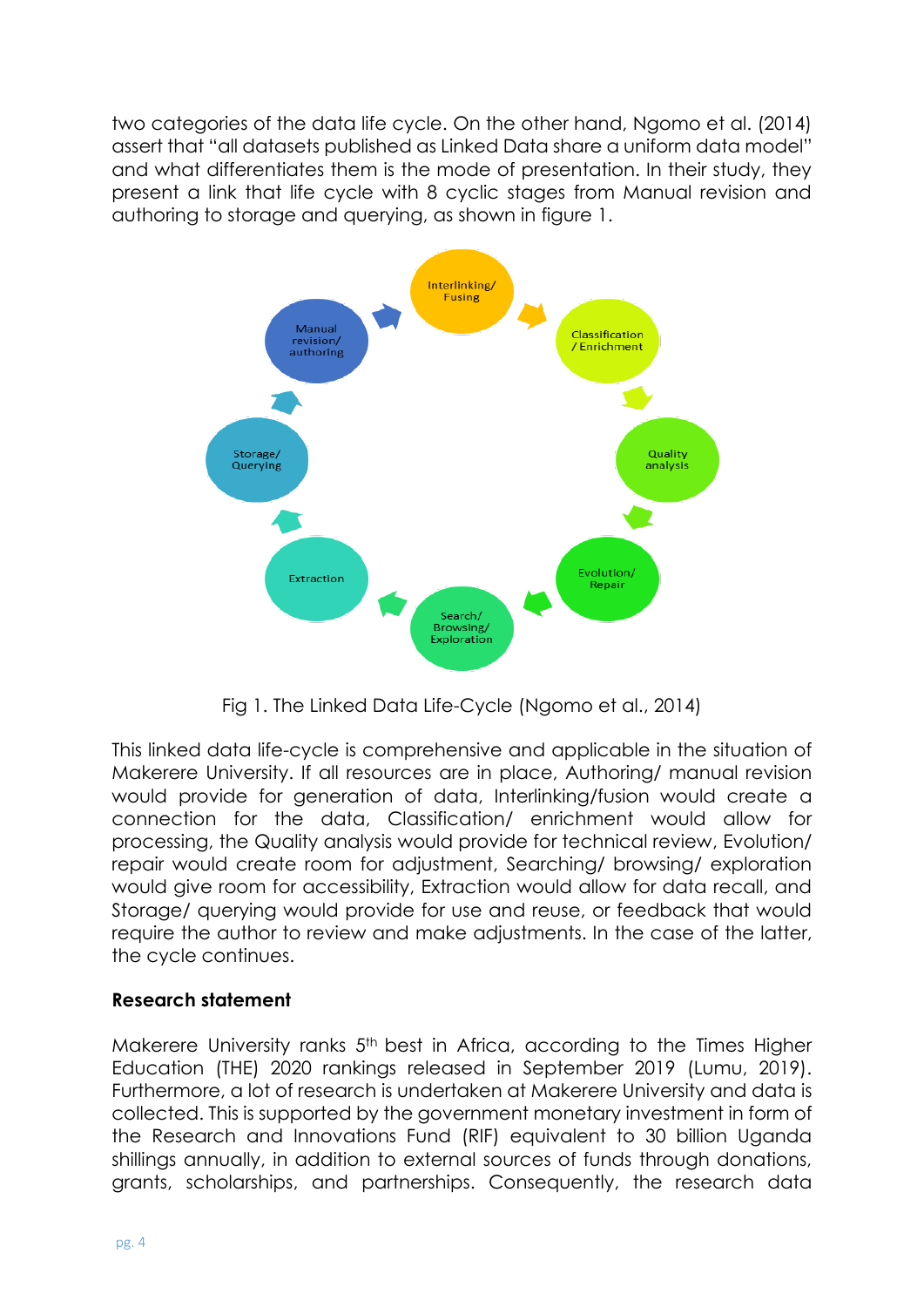generated is never archived and linked, through the institutional repository to allow for access and reuse by other experts.

## **Objective**

The main objective of this study was to establish the status of linked data at Makerere University and the prospect of linking the data through the Makerere Institutional Repository. The study was accomplished through the following specific objectives.

- Establishing the status of linked data at Makerere University.
- Instituting strategies of linking the data at Makerere University
- Identifying the underlying challenges and prospect solutions.

#### **Methodology**

Due to the vagueness of the existing situation about linked data at Makerere university, the researcher used an exploratory research method to gain an understanding of how data is managed at Makerere university, the challenges that exist, and the prospective strategies to steer the data linking process. The researcher focused on secondary data from already existing situations, key informants especially from the information management and digitization team, and from their own experience as an expert in information science. The researcher further explored some of the external open data repositories where Makerere university researchers archive their data and these include [Mendeley data,](file:///C:/Users/Admin/Desktop/Conference%20abstracts%202020/data.mendeley.com) [Zenodo,](https://www.nature.com/sdata/policies/repositories#social) [Figshare,](https://www.teamscopeapp.com/blog/6-repositories-to-share-your-research-data) [UK data service,](https://beta.ukdataservice.ac.uk/datacatalogue/studies?q=Makerere+University#!?Search=%22Makerere%20University%22&Rows=10&Sort=1&DateFrom=440&DateTo=2020&Page=1) [Open Science Framework,](https://osf.io/) and [database.](https://dataverse.harvard.edu/dataverse/harvard?q=Makerere%20University) However, the researcher selected Mendeley data as a focus for this study.

#### **Data linking at Makerere University**

Makerere University produces a lot of administrative and research data every year. However, most of the data remains redundant and eventually disposed of after its intended purpose. There are many projects and collaborations within the university and some of the data generated through these projects and partnerships is stored and linked in external open data repositories or at partner institutions. Mendeley web contains a gateway and one of the open repositories through which some data generated at Makerere university is linked to the web (data.mendeley.com). There are 1495 data sets directly linked through Mendeley data, as shown in Fig 2.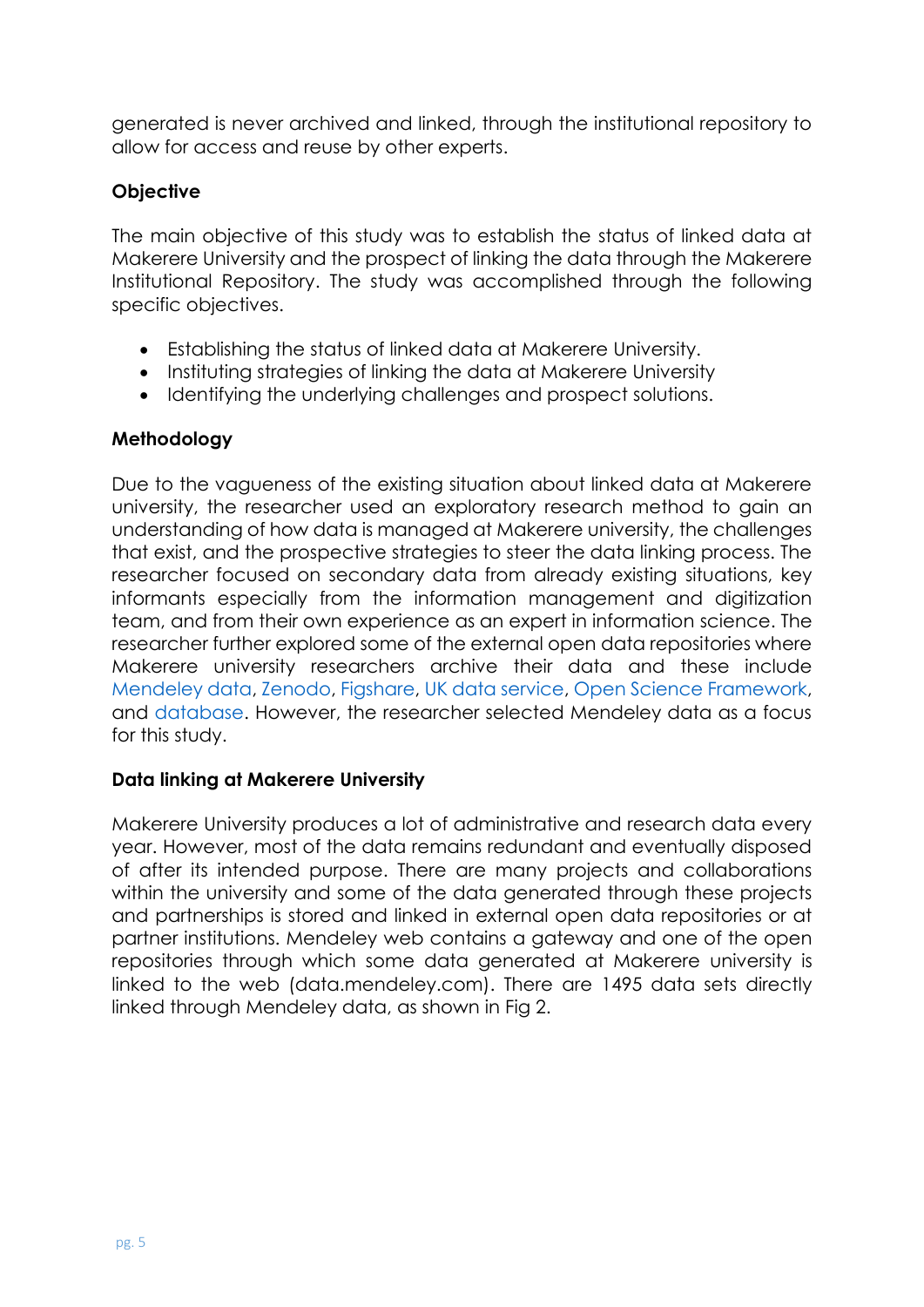| $\pm$<br>Mendeley Data - Research<br>$\times$                                                                                                                                                                                                                  |                                                                                                                                                                                      |
|----------------------------------------------------------------------------------------------------------------------------------------------------------------------------------------------------------------------------------------------------------------|--------------------------------------------------------------------------------------------------------------------------------------------------------------------------------------|
| G<br>⇧<br>O                                                                                                                                                                                                                                                    | A https://data.mendeley.com/research-data/?search=Makerere University                                                                                                                |
| <b>Makerere University</b>                                                                                                                                                                                                                                     |                                                                                                                                                                                      |
| Advanced search                                                                                                                                                                                                                                                |                                                                                                                                                                                      |
| <b>Filter Results</b>                                                                                                                                                                                                                                          | 2377 results                                                                                                                                                                         |
| <b>DATA TYPES</b><br>$\hat{\phantom{a}}$<br>Dataset (1495)<br>Tabular Data (694)<br>Image (607)<br>LΙ<br>Document (181)<br>ΙI<br>$\Box$ Other (39)<br>$\Box$ Collection (19)<br>$\Box$ File Set (7)<br>$\Box$ Geospatial Data (3)<br>$\Box$ Software (Code (3) | S1dataset.tab<br>Contributors: Tumwesigye, Nazarius Mbona (Makerere University)<br>Date: 2015-01-01<br><b>Data Types:</b><br><b>Dataset</b><br>Export: APA   BibTeX   DataCite   RIS |

## Fig 2: [Makerere University visibility on Mendeley data](https://data.mendeley.com/research-data/?search=Makerere%20university)

Some data sets are archived at other open data repositories but linked and accessible through Mendeley as shown in figure 3.



## Fig 3: Makerere university research data file in external repositonnnnnnry at Harvard dataverse

Attempting to link the data sets already archived in other external open repositories the experts will have to generate metadata from the existing files and submit it for review and approval in the Makerere Institutional Repository. Some of the key metadata fields would capture details like data authority, title, publisher, URI, and year of publication, as exemplified in figure 4.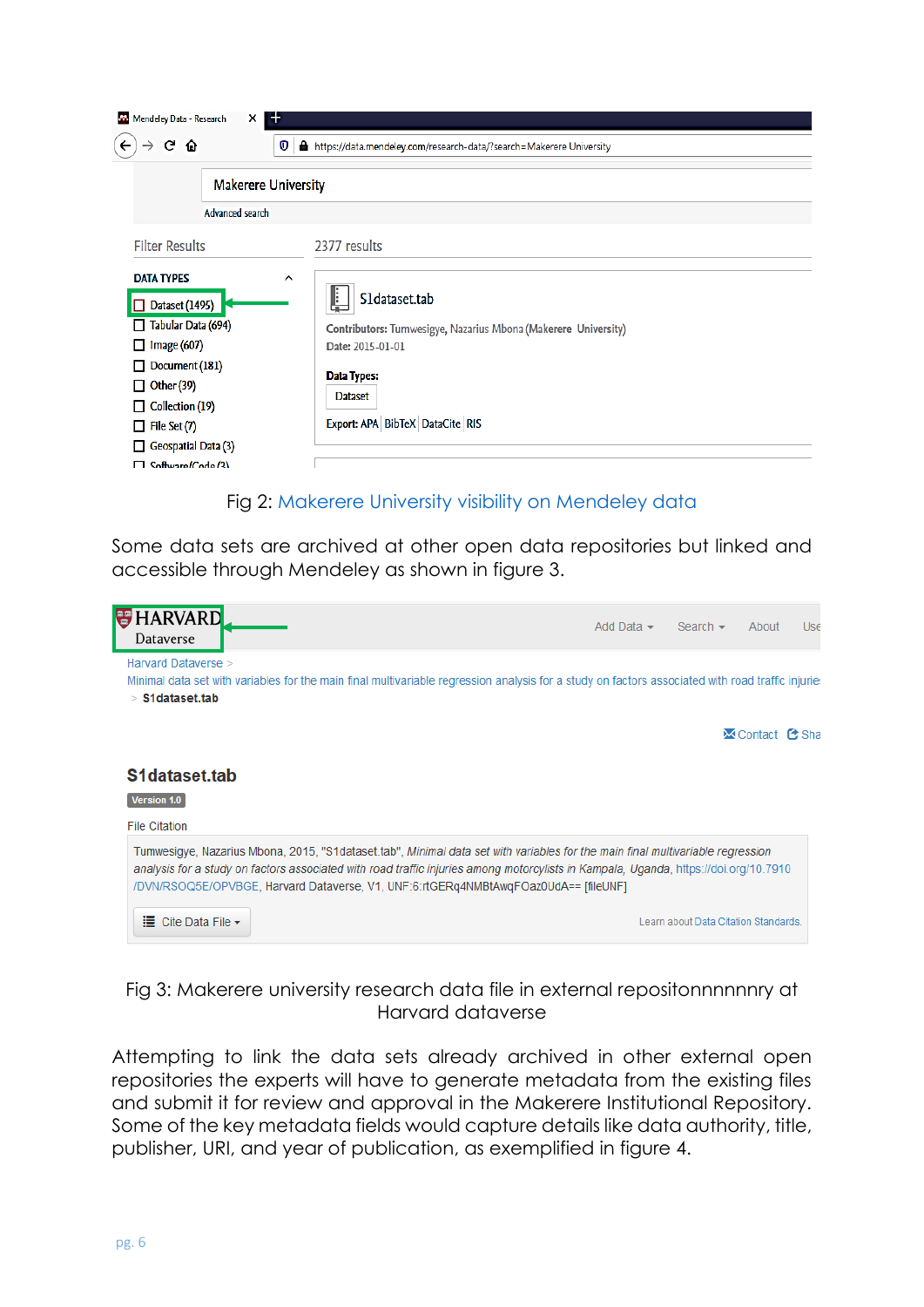| <b>MAKERERE UNIVERSITY</b><br><b>INSTITUTIONAL REPOSITORY</b>                                                                            | Onan Mulumba $\rightarrow$           |
|------------------------------------------------------------------------------------------------------------------------------------------|--------------------------------------|
| Mak IR Home / Economic Policy Research Centre (EPRC) / Economic Policy Research Centre (EPRC) / Item submission                          |                                      |
| Item submission                                                                                                                          | $\alpha$<br>Search                   |
| <b>Describe</b><br>Describe<br>Upload<br><b>Review</b><br>License<br>Complete<br>Describe Item                                           | ◉ Search Mak IR<br>◯ This Collection |
|                                                                                                                                          | <b>BROWSE</b><br>All of Mak IR       |
| Authors:<br>First name(s) + "Jr", e.g. Donald Jr<br>Last name, e.g. Smith<br>Tumwesigye, Nazarius Mbona<br>Add                           | <b>Communities &amp; Collections</b> |
|                                                                                                                                          | <b>Titles</b>                        |
| Enter the names of the authors of this item.                                                                                             | Authors                              |
| Title: *                                                                                                                                 | <b>By Advisor</b>                    |
| Minimal data set with variables for the main final multivariable regression analysis for a study on factors associated with road traffic | By Issue Date                        |
| Enter the main title of the item.                                                                                                        | Subjects                             |
| <b>Other Titles:</b>                                                                                                                     | By Type                              |
| Add                                                                                                                                      | <b>This Collection</b>               |

Fig 4: Metadata form in MakIR for item submission

During the process of capturing the metadata, the systems automatically generate a URI, alongside which the submitter captures the URI from the data source, as a separate entity. After a complete submission, the entry is reviewed, for quality control, and eventually approved for archival. The final entry as shown in figure 5 contains 2 URI, one, a system-generated for the entry in MakIR and the other providing a direct link to the source of the data file.

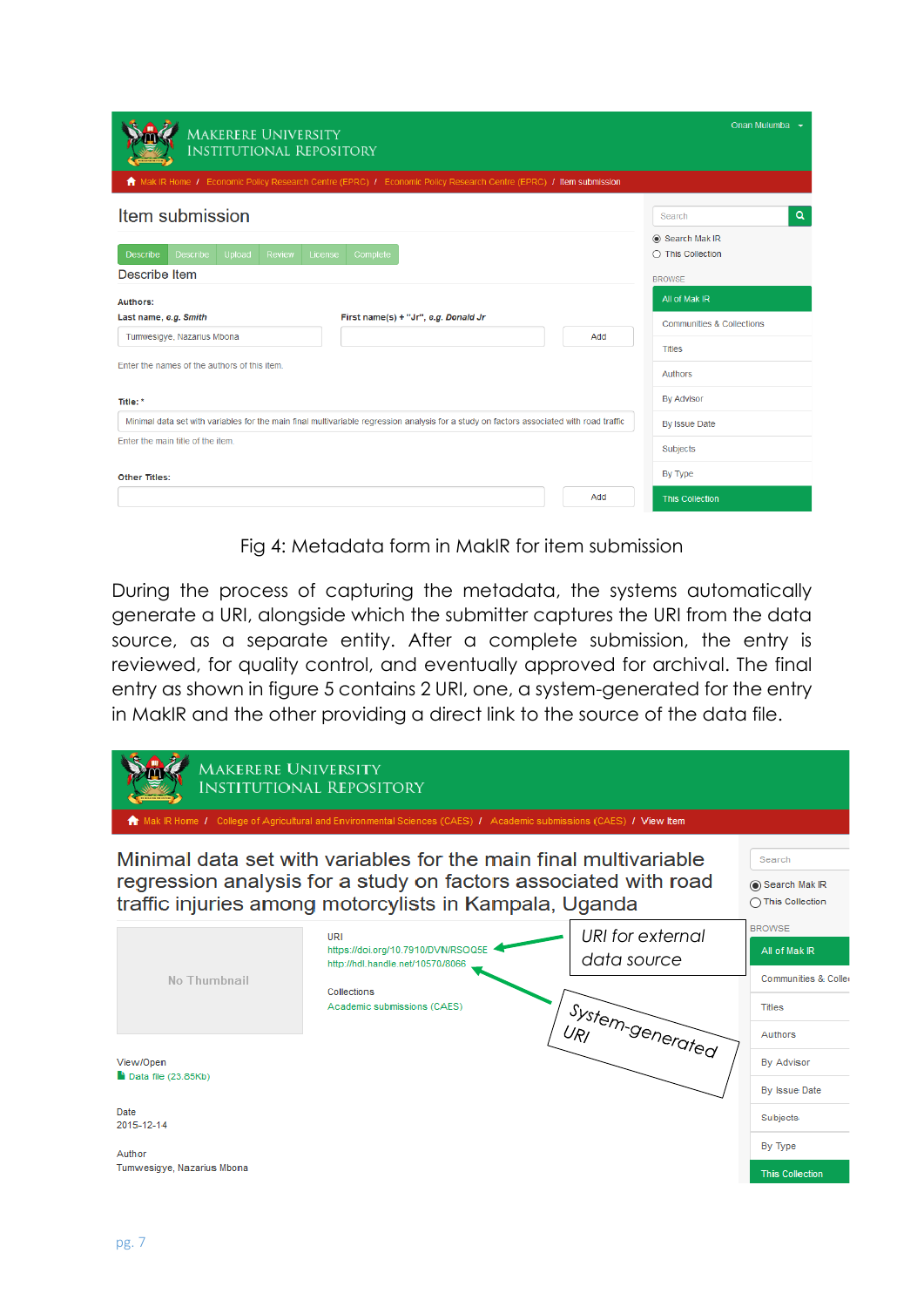## Fig 5: Linked data file in MakIR

The system-generated URI can be used to link a data file originally archived in MakIR to external data repositories, as shown in figure 6. This URI is clickable and will directly divert a searcher to the source of the data (MakIR).

| Enter reference                        |                                  | URI from MakIR    |              |
|----------------------------------------|----------------------------------|-------------------|--------------|
| Type<br>○ Article ● Dataset ○ Software |                                  | as source of data |              |
| Url link                               |                                  |                   |              |
| http://hdl.handle.net/10570/7597       |                                  |                   |              |
| Relationship                           |                                  |                   |              |
| is related to this dataset             |                                  |                   |              |
| cites this dataset                     |                                  |                   |              |
| cited by this dataset                  |                                  |                   |              |
| compiles this dataset                  |                                  |                   |              |
| compiled by this dataset               |                                  |                   |              |
| data derived from this dataset         |                                  | Sto               |              |
| is source of this dataset              |                                  |                   |              |
|                                        |                                  |                   |              |
|                                        | References                       |                   |              |
|                                        |                                  |                   |              |
|                                        | http://hdl.handle.net/10570/7597 |                   | URI linking  |
|                                        | Is source of this dataset        |                   | to source of |
|                                        |                                  |                   | data (MakIR) |
|                                        | & Add a reference                |                   |              |

Fig. 6: Data linking of file from MakIR in Mendeley data repository using URI

Data linking remains a key concern at Makerere University despite strategies to transform it into a more research-led university. Given the university's vast experience, Makerere established a multi-disciplinary research agenda. The disciplines in limelight include Education for Development, Food, Nutrition and Value Addition, Sustainable Environment Development, Appropriate Technology, Good Governance, Equity, Service Delivery, Methodological Studies, Health, Natural Resources Utilization and Conservation, Biotechnology, Economics, and Staff Development (Makerere University, 2020b). Additionally, the 2020-2030 strategic plan will see Makerere's research is driven by the fourth industrial revolution, redirecting resources towards emerging technologies in the fields of "robotics and artificial intelligence, big data, quantum computing and the Internet of Things, as well as Nano and biotechnology" (Makerere University, 2020c). Therefore, more resources are oriented towards these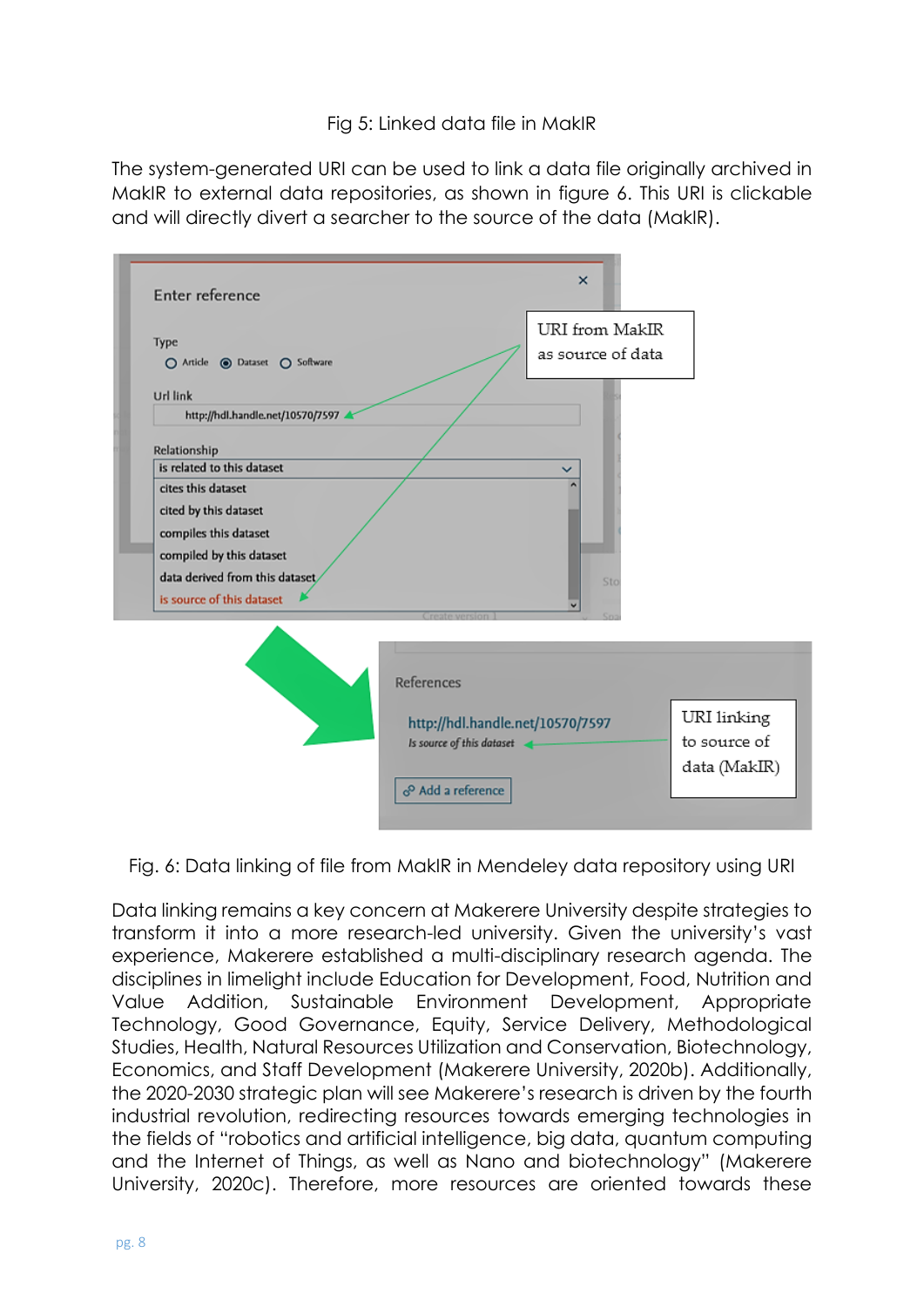research themes and a lot of research data is generated in the process. Archiving and linking of all generated data in the Institutional repository ought to be considered as a key strategy by the Makerere University Directorate of Research and Graduate Training. This would save resources wasted on research activities replicating already existing inaccessible data.

It is noted that as science becomes more collaborative, computational, and data-intensive, the data management needs coupled with funding directives requiring data management planning will influence the direction of research at Makerere University (Ssebulime, 2017).

## **Challenges**

Several impediments face data management and sharing at Makerere. Mainly these relate to financial constraints to pay for data archiving and sharing, especially through commercial services. Other challenges include creating meaningful datasets and metadata, lack of technical skills in organizing and sharing data by compliance needs, and lack of skills in data archival in repositories (Ssebulime, 2017). Additionally, the same study also notes the need to create awareness about research data management at Makerere University. Many times, the lack of a data management policy affects activities relating to sharing and linking of data. Many researchers and institutions exhibit fear for violating the law, in case of underlying restrictions, or the absence of guiding principles.

## **Strategies**

Makerere University, is a leading national and regional university ought to extra measures to champion research through increasing access to internally generated data. Firstly, the institution should develop data management awareness plans for the staff and student communities. These can be fostered through either face-to-face training or electronically. Brochures or handouts can also be produced and distributed for reference. Secondly, the university administration should put in place a policy to govern data management and linking. The policy may require research submissions to be accompanied by data files and the creation of linked data. Thirdly, the university skill up the technical personnel to manage data. However, this should depend on the type of data generated because the management of big data varies from that of subject-specific conventional data, as supported by Roth and Luczakroesch (2020). In addition to all other strategies, the university should dedicate a budget to support data linking activities and associated initiatives.

## **Conclusion**

A lot of research data is generated at Makerere University and within the country. The biodiversity data is from the country is archived in the National Biodiversity Data Bank but the rest of the data remains stored on personal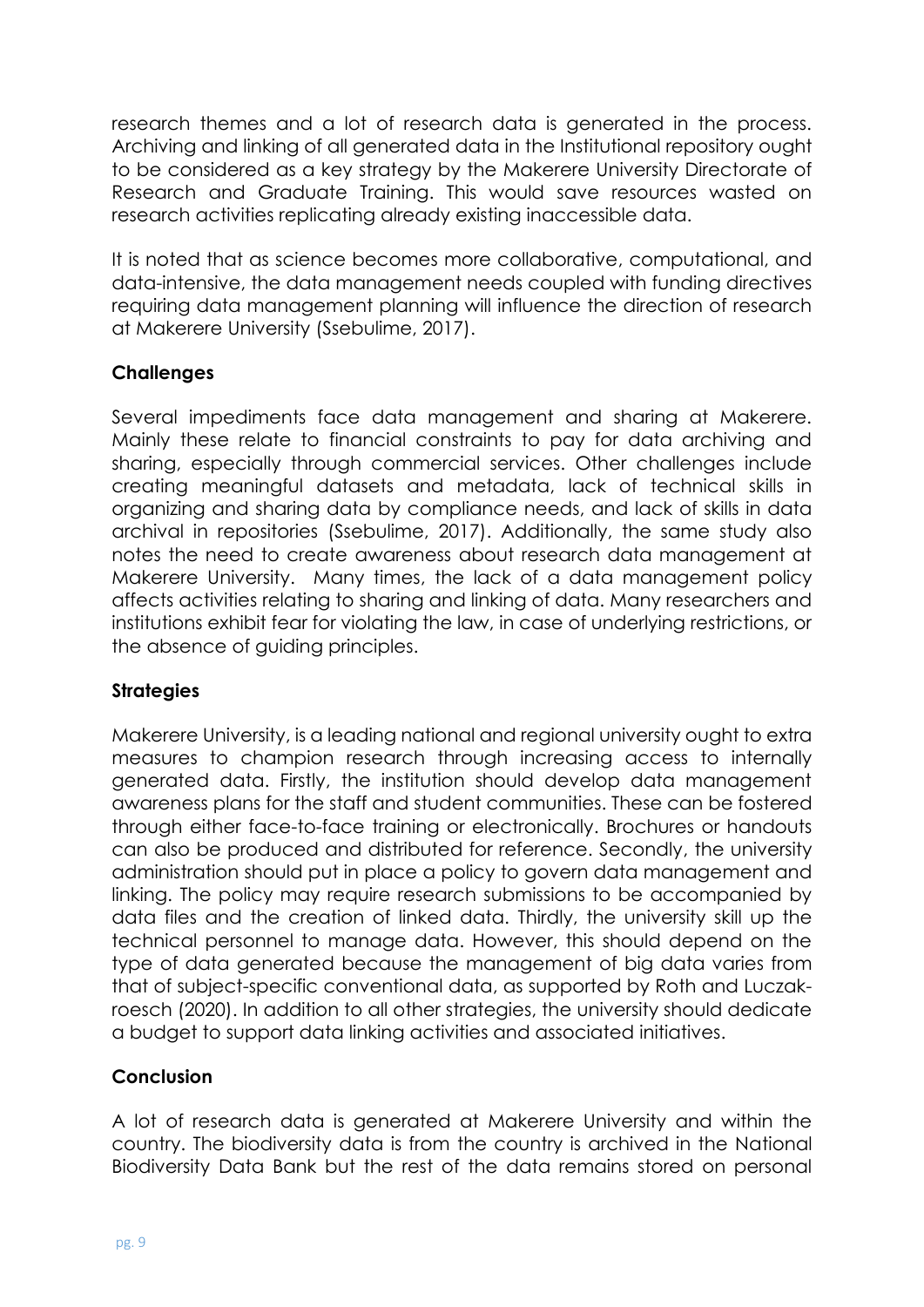computers and other storage devices. However, the existence of externally linked data structures provides an opportunity for Makerere to adopt and move alongside other institutions, which have fully implemented linked data services. Makerere university library and DRGT need to champion the process, create awareness, lobby for budget allocation, institute a policy, and acquire a skilled labor force, so as the overcome the prevalent challenges. Additionally, steps should be taken to ensure that the biodiversity data in the NBDB is linked to allow for wider discoverability and access.

#### **References**

- Bizer, C., Heath, T., & Berners-Lee, T. (2009). Linked data The story so far. *International Journal on Semantic Web and Information Systems*, *5*(3), 1– 22. https://doi.org/10.4018/jswis.2009081901
- Hausenblas, M. (2011). *Linked data life cycles*. Slideshare. https://www.slideshare.net/mediasemanticweb/linked-data-life-cycles
- Lumu, D. (2019, September 18). Makerere University ranked fifth best in Africa. *New Vision*. https://www.newvision.co.ug/news/1507233/makerereranked-fifth-africa
- Makerere University. (2020a). *Historical Background*. Makerere University. https://www.mak.ac.ug/about-makerere
- Makerere University. (2020b). *Research agenda*. Research. https://mak.ac.ug/research/research-agenda
- Makerere University. (2020c). *Unlocking the Knowledge Hub in the Heart of Africa: Strategic plan 2020 - 2030*. Makerere University.
- *Makerere University Annual report 2017*. (2017). https://www.google.com/url?sa=t&rct=j&q=&esrc=s&source=web&cd=& ved=2ahUKEwi3z5Ge8bvqAhUByIUKHd56AG8QFjACegQIAhAB&url=https %3A%2F%2Fpdd.mak.ac.ug%2Fwpcontent%2Fuploads%2F2018%2F11%2FMakerere-Anual-Report-2017.pdf&usg=AOvVaw3Z7lBt-PNi7wkvVqpIlanl
- Makerere University Library. (2019). *About us*. University Services. https://mulib.mak.ac.ug/index.php?option=com\_content&view=article&i d=1&Itemid=103
- Mulumba, O., Kinengyere, A. A., & Akullo, W. N. (2017). The Horizon of Information Sharing at Makerere University : Multimedia, Audiovisual, and the Linked Open Data. *American Journal of Data Mining and Knowledge Discovery*, *2*(4), 114–120. https://doi.org/10.11648/j.ajdmkd.20170204.14
- Mushi, G. E., Pienaar, H., & Deventer, M. van. (2020). Identifying and implementing relevant research data management services for the library at the University of Dodoma, Tanzania. *Data Science Journal*, *19*(1), 1–9. https://doi.org/10.5334/dsj-2020-001
- Ngomo, A.-C. N., Auer, S., Lehmann, J., & Zaveri, A. (2014). Introduction to Linked Data and Its Lifecycle on the Web. In M. Koubarakis, G. Stamou, G.